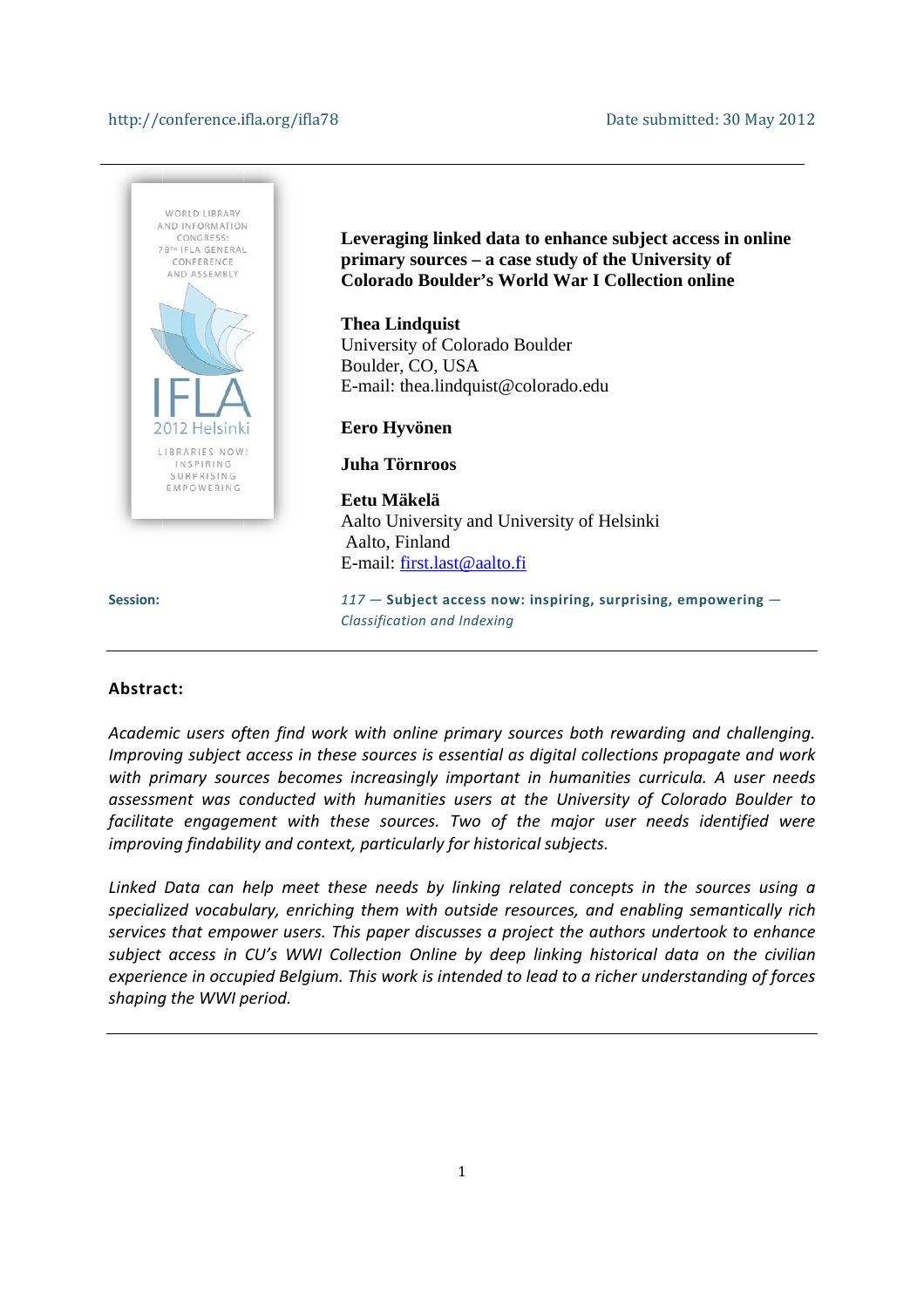### I. INTRODUCTION

With the wealth of digital cultural heritage collections online, users have greater opportunities than ever before to engage directly with primary sources.<sup>1</sup> Academic users, however, find work with these sources to be both rewarding and challenging. While these digital collections offer extremely valuable resources, particularly for humanities disciplines, studies indicate that they remain underutilized.<sup>2</sup> Improving access for this target group of academic users is therefore increasingly essential. In order to understand their needs and facilitate engagement with the sources, a user needs assessment was conducted with humanities faculty and students at the University of Colorado Boulder (CU). Two of the major needs identified were improving findability and context, particularly for historical subjects.

This paper investigates how Linked Data<sup>3</sup> might meet these user needs using CU's World War I (WWI) Collection Online as a test bed. In addition to representing the collection metadata as Linked Data, our aim is to deep link historical data in the sources related to the civilian experience in occupied Belgium to show the kinds of complex questions that can be answered and automated methods employed in a specialized domain. This approach can help meet user needs by linking related concepts in the sources using a specialized vocabulary, enriching them with outside resources, and enabling semantically rich services that empower users.

# II. CHALLENGES OF WORKING WITH ONLINE PRIMARY SOURCES

Work with primary sources has become an increasingly vital component in humanities, and especially history, curricula at the undergraduate and secondary educational levels.<sup>4</sup> Indeed, the use of online primary sources in the classroom is considered fundamental to current pedagogical approaches that encourage critical thinking and inquiry-based, constructivist learning. Lee and Clarke, for instance, explain that "the nonlinear shape of the Web can serve as a lever to encourage students to deal with the multiple sequences, voices, outcomes, and implications of historical narrative."<sup>5</sup> Online primary sources offer distinct advantages over nondigital formats for research as well, mainly in that they are more accessible, searchable, flexible and easily manipulated.

Although the collections digitized and made available by cultural heritage institutions constitute an extremely rich and valuable pool of materials for teaching, learning and research in the humanities, they remain underutilized by both faculty and students for a variety of reasons. Since most of these users rely on Google, the decontextualization of sources, impenetrability of institutional databases, and sheer magnitude of the results all represent major barriers to use. Given the issues with the findability and discoverability of digital primary sources, it is hardly surprising that several studies have identified an increasing demand for easier and more granular subject searching within and among the documents and collections in these databases.<sup>6</sup>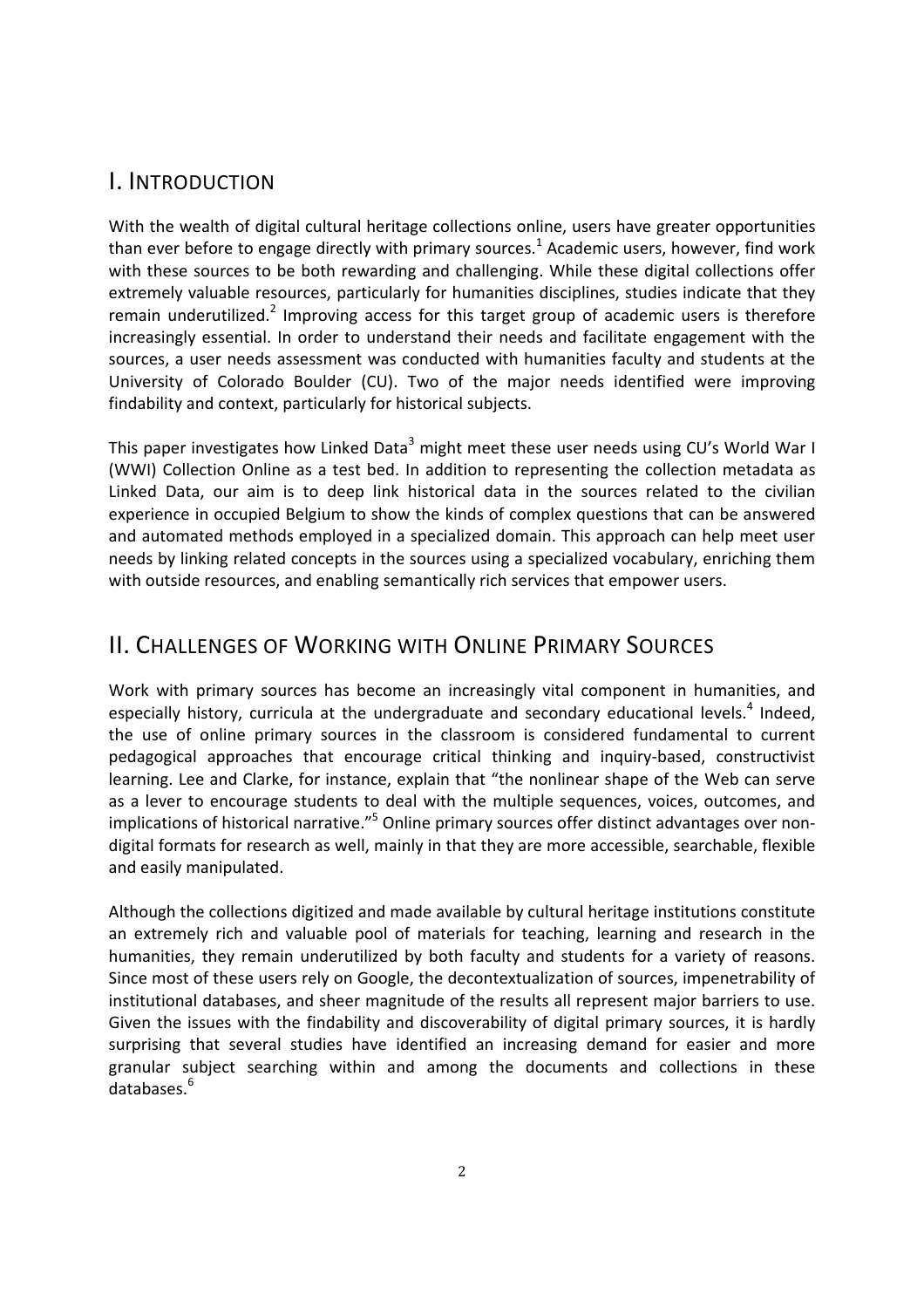# III. USER NEEDS ASSESSMENT

As a part of an effort to develop a user-centered digital educational tool for work with online primary sources, a user needs assessment was conducted at CU in January 2011.<sup>7</sup> The aim of this research was to understand the needs of academic users in the humanities and facilitate engagement with these sources based on their direct feedback. The study was based on over 20 semi-structured interviews with faculty, graduate students, and undergraduate students representing a range of educational levels and disciplinary areas as well as various degrees of familiarity with primary sources.<sup>8</sup> While academic stakeholders were the focus of the study, the needs they expressed apply, to one extent or another, to all users of online primary sources.

The study confirmed that humanities faculty and students still face significant challenges finding and contextualizing online primary sources.<sup>9</sup> They tend to be unaware of the full range of resources available and deem it inefficient to search multiple databases and websites to identify relevant sources. Once they locate a collection to search, they encounter problems finding and contextualizing individual sources and the information within them, particularly for historical subjects.

Participants reported that bibliographic metadata is often inadequate to expose individual sources and especially sections within them by subject, time period and geographical area with the desired granularity. Since similar concepts are expressed variantly across texts, keyword searching is haphazard. Online primary sources are even more susceptible to decontextualization, since keyword searching encourages users to look for snippets of a document in which a given term is mentioned and then skip forward to the next, rather than reading the document in its entirety.<sup>10</sup> Also, search engines and collections of links to online sources can contribute to this problem by disaggregating individual documents from their archive of origin.

Contextualizing primary sources is often necessary to make them sufficiently accessible for users, especially students and non-experts, to engage with the substance of the material. This context can include displaying the relationships between individual documents as well as resources that help explain how each document, and the information within it, fits into its historical context.<sup>11</sup> Even with relevant sources and adequate context, users may struggle with further challenges inherent to primary-source research: foreign languages, document bias, historical usage, orthography, grammar, paleography/typography, etc.<sup>12</sup> Although all of these issues make it difficult and time-consuming to find and use online primary sources, participants agreed that these sources present a unique educational and research opportunity.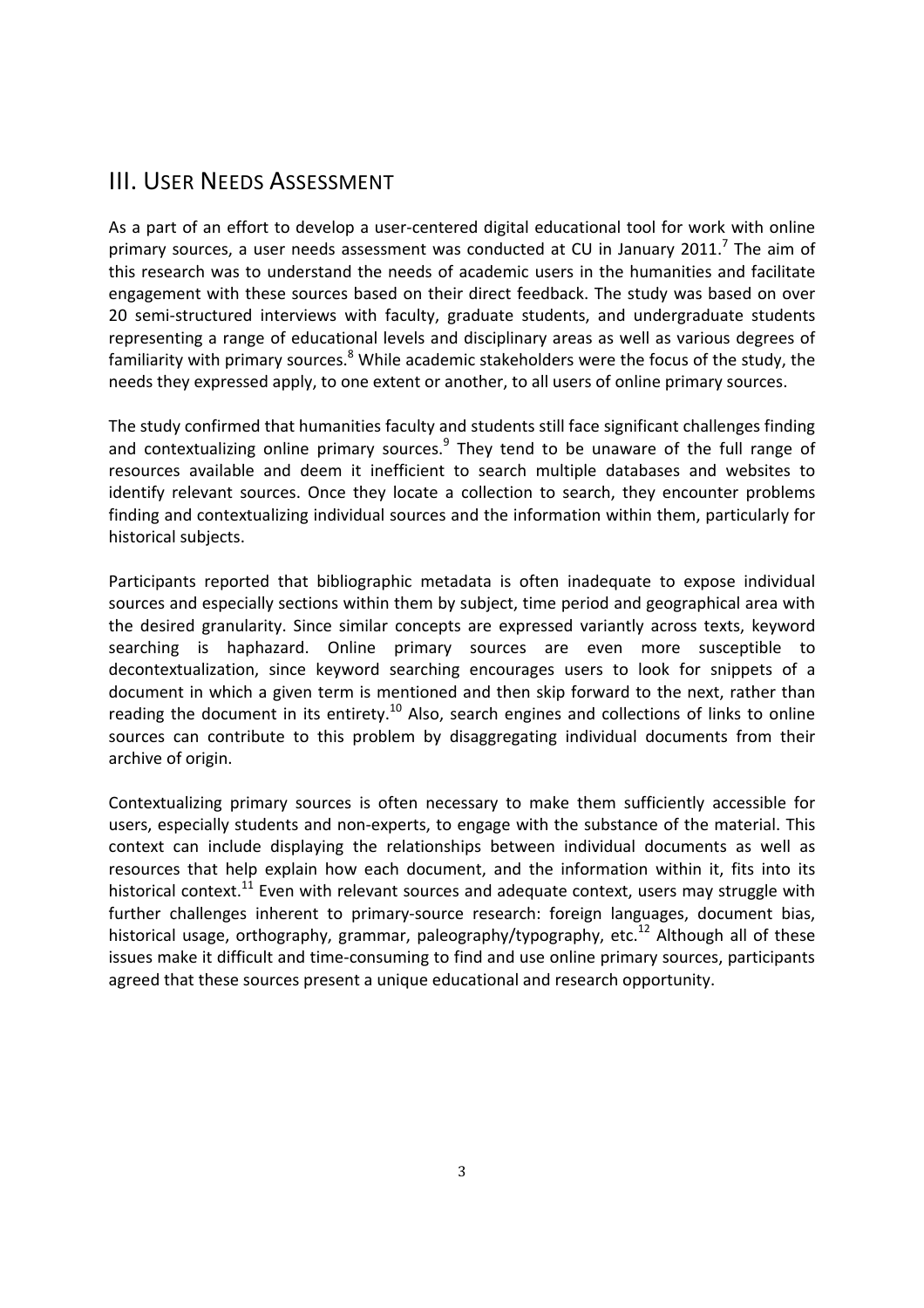## IV. ADVANTAGES OF LINKED DATA

In assessing different options that might meet these user needs, one of most promising was leveraging Linked Data and semantically rich services to increase the interoperability and usability of digital historical collections. According to Tom Heath and Christian Bizer, Linked Data "refers to a set of best practices for publishing and interlinking structured data on the Web. $^{\prime\prime}$ <sup>13</sup> By linking related concepts within and among documents in a way that is understandable to computers, Linked Data allows for (1) the aggregation of data available in distributed online primary sources, (2) new connections to be made among them and visualized in ways that were not previously possible, and (3) the enrichment of the data through links to outside resources like DBpedia.<sup>14</sup>

Digital cultural heritage content, and historical material in particular, presents a level of complexity that can benefit from semantically enriched (meta)data and intelligent user services, both in improved findability and enriched context.<sup>15</sup> They expose the complex, often nonlinear relationships among the topics, people and places buried within the sources, particularly when drawing on ontologies and other specialized vocabularies that impart meaning to these concepts and the relationships among them in a given historical domain. Linked Data applications can also help mitigate common issues with formulating searches based on subject headings and with keyword searching in historical sources, for instance by suggesting search terms to users that help them to refine and focus their searches. In these ways, they facilitate effective subject access to historical content.

Linked Data, moreover, allows for the richer contextualization of sources by making connections not only within collections but also to relevant outside sources, thus also enabling interoperability, sharing and reuse of data across historical collections. Additionally, it can be presented in a way that exposes the organizational structure of collections, which not only preserves the original context of the documents but also alerts users to the types of materials available. Taken together, these improvements can help overcome the well-known limitations of subject headings and imprecision of keyword searching, facilitate comparisons of historical data across space and time, and enable work across multiple collections. Further, Linked Data is easily consumed and encourages the development of intelligent applications that are easy-touse and present the user with a range of options for analyzing and visualizing the data.

## V. WWI LINKED DATA PROJECT

This project involves computer scientists from Aalto University<sup>16</sup> and a library subject specialist/domain expert from CU. The primary dataset used is CU's WWI Collection Online, which comprises over 1,100 titles (55,000 pages) published from 1829 to 1922, with the vast bulk of the material published between 1914 and 1918.<sup>17</sup> The provenance of the collection is not entirely clear, but it likely entered the holdings of the CU University Libraries in the 1920s or 1930s by way of the Colorado in WWI Project, which History professor James Field Willard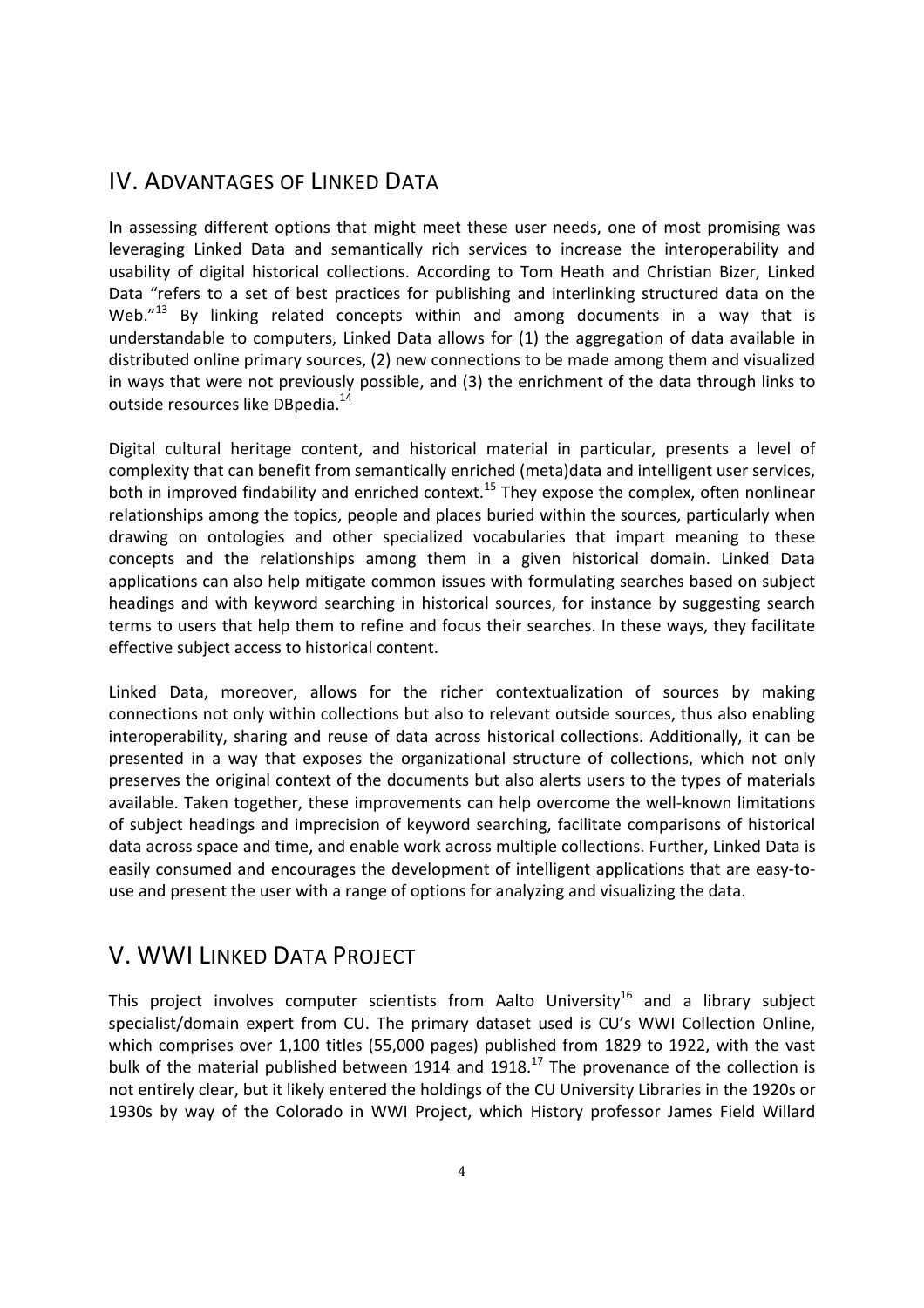undertook to document citizen and state activities during the war.<sup>18</sup> The collection publications originate mainly from the U.S. and touch on a variety of geopolitical regions and topics, from ethnic and religious conflict to empire and colonies. A range of genres is represented including pamphlets, books, reports, speeches and maps. Negotiations are currently underway to publish this content as Linked Open Data under a Creative Commons 2.0 license.

One of the project's main objectives is to enhance subject access in the online collection and create context for the documents by establishing links between data points in the collection, datasets incorporated into the project, and external data sources like DBpedia and Freebase.<sup>19</sup> Another is to facilitate the annotation of and deep linking of concepts among WWI collections in a specialized historical subdomain, in this case pertaining to the civilian experience in occupied Belgium in WWI. This topic was selected not only because it was well-represented in the collection but also because the impact of "total war" on civilian populations is a current area of scholarly interest. Most of the publications falling into this category deal with the hardships Belgians suffered during the German invasion and occupation, particularly atrocity incidents such as killings and worker deportations and the impact of military rule on day-to-day life. Among the datasets converted to RDF (Resource Description Framework - Linked Data format) thus far are the collection metadata (MARC), standard vocabularies from the Imperial War Museum (IWM),<sup>20</sup> information on German atrocities in Belgium, and the German army hierarchy.<sup>21</sup>

Deep linking using a specialized vocabulary on WWI Belgium combined with an intelligent user interface is designed to demonstrate the types of complex questions that can be answered to meet user needs in this subdomain, such as: Is the scale of the atrocity incidents involving German troops in Belgium accurately reflected in the collection literature? What divisions of the German army were involved in the most incidents? What was the geographic distribution of deportations from the Belgian provinces? This type of functionality is intended to lead to a richer understanding of the many forces shaping the WWI period. Given the very specific nature of this subdomain and the lack of existing ontologies, this vocabulary needed to be created, adapting terminology and structures from the standard print bibliography on Belgium in WWI,<sup>22</sup> incorporating feedback from historians in the field,<sup>23</sup> and linking wherever possible to relevant terms from other datasets included in the project, e.g., the collection metadata and IWM vocabularies.

Our work utilizes the existing FinnONTO ontology system<sup>24</sup> and extends it with annotations on the datasets mentioned above and a general event-based framework for WWI currently in process using the SAHA semantic annotation tool.<sup>25</sup> Additionally, we are employing the ARPA  $\text{tool}^{26}$  to automate part of the annotation process. ARPA is an information extraction tool that automatically mines named entities and keyword concepts from ontologies in textual documents. The suggested annotations can then be validated and corrected manually using the SAHA editor. Finally, development of a customized WWI web portal based on the faceted HAKO portal engine<sup>27</sup> is underway to facilitate searching and browsing the data by topics, people, places and time periods, and to represent it in visual and interactive ways.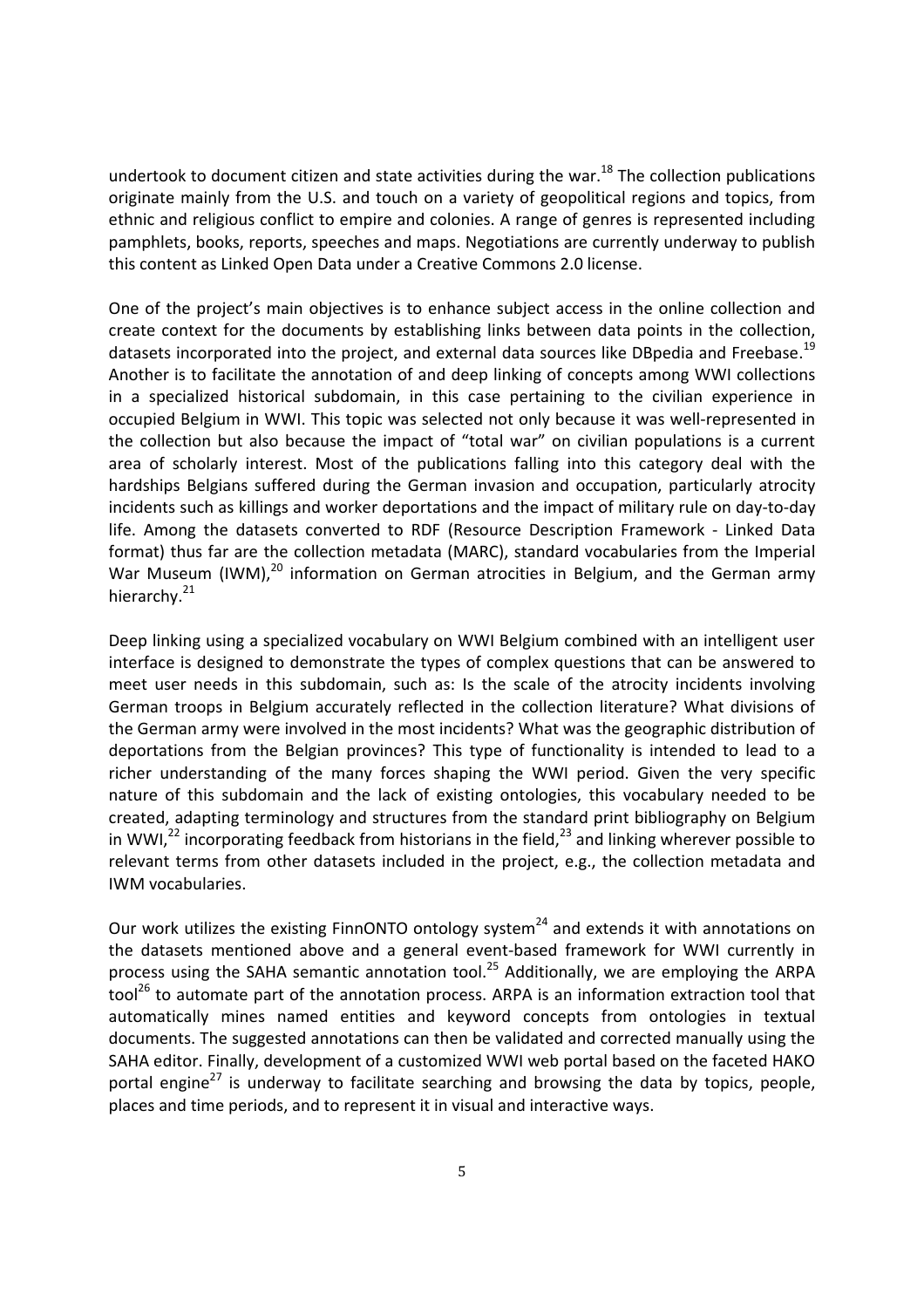The WWI framework and other structures we have created are meant to be shared, thus providing the "semantic glue" that binds separate datasets together and allows searching and browsing between them. Moreover, the strategy we have developed for this project is intended to be adaptable to other historical domains and datasets, particularly those related to conflicts like the U.S. Civil War or World War II.<sup>28</sup>

### VI. CONCLUSION

By linking related concepts across WWI datasets using a specialized vocabulary and enabling semantically rich services, we hope to empower users to find and use online primary sources efficiently and effectively. The upcoming centenary of the War will undoubtedly generate much interest, especially in the countries that were involved. We can use this moment to engage users actively with the past and with the wealth of digital materials that cultural heritage institutions have made available.

**Acknowledgments** This work has been supported by the Fulbright U.S. Scholar Program, Finnish Cultural Foundation, and Tekes – the Finnish Funding Agency for Technology and Innovation.

4 See, e.g., J.K. Lee, "Digital History and the Emergence of Digital Historical Literacies", in *Technology in Retrospect: Social Studies in the Information Age, 1984-2009*, ed. R. Diem and M.J. Berson (Charlotte, NC: Information Age Publishing, 2010), 78-80, and D. Malkmus, "'Old Stuff' for New Teaching Methods: Outreach to History Faculty Teaching with Primary Sources", *portal: Libraries & the Academy* 10, no. 4 (2010): 414-416.

<sup>5</sup> J.K. Lee and W.G. Clarke, "High School Social Studies Students' Uses of Online Historical Documents Related to the Cuban Missile Crisis", *Journal of Interactive Online Learning* 2, no. 1 (2003): 3.

 $^6$  M.C. Pattuelli, "Modeling a Domain Ontology for Cultural Heritage Resources: A User-Centered Approach", *Journal of the American Society for Information Science & Technology* 62, no. 2 (2011): 314-342.

<sup>-&</sup>lt;br>1  $1$  Primary sources are documents, objects or other evidence about the past that were created during the time period the historical events took place or by those who experienced those events. Some examples include: diaries, letters, speeches, government documents, books, interviews, photographs, audio and video recordings, and artifacts.

 $2$  D. Harley, "Use and Users of Digital Resources: A Survey Explored Scholars Attitudes about Educational Technology Environments in the Humanities", *Educause Quarterly* 30, no. 4 (2007): 12-20.

<sup>3</sup> T. Heath and C. Bizer, *Linked Data: Evolving the Web into a Global Data Space*, Synthesis Lectures on the Semantic Web: Theory and Technology, ed. J. Hendler and F. van Harmelen (San Rafael, CA: Morgan & Claypool, 2011). Freely available at: http://linkeddatabook.com/editions/1.0/.

 $^7$  CU is a Carnegie Research University (very high research activity) with a range of master's and doctoral degreegranting programs in the humanities.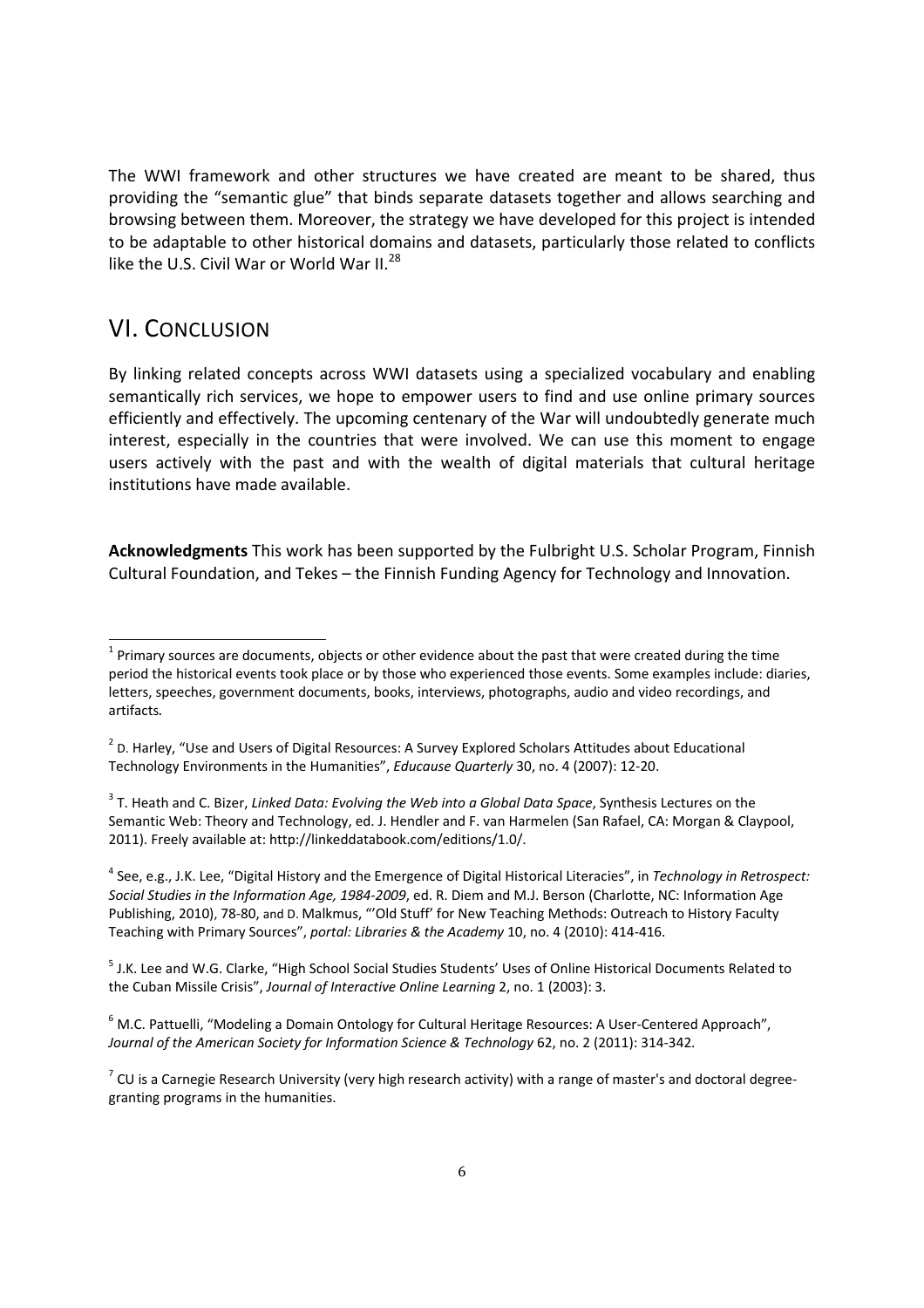<sup>8</sup><br><sup>8</sup> Participants were rostered in seven humanities colleges and departments on campus: Architecture and Planning, Classics, English, French and Italian, History, Music, and Religious Studies, all of which offer doctoral-level programs.

 $9$  This summary does not include the full range of user needs identified by the study, but rather just those that relate to the topic of this paper. For a full discussion, see T. Lindquist and H. Long, "How Can Educational Technology Facilitate Student Engagement with Online Primary Sources?: A User Needs Assessment", *Library Hi Tech* 29, no. 2 (2011): 224-241.

10 J. Garrett, "KWIC and Dirty? Human Cognition and the Claims of Full-Text Searching", *Journal of Electronic Publishing* 9, no. 1 (2006), available at: http://quod.lib.umich.edu/cgi/t/text/textidx?c=jep;cc=jep;q1=garrett;rgn=main;view=text;idno=3336451.0009.106 (accessed 13 February 2012).

 $11$  One student gave the following example of the type of context she would like to see: "I would love more background and context for the primary sources I work with. [Many online collections of primary sources] just present the source but give no sense of whether a letter, for instance, was delivered in middle of cholera outbreak." (Lindquist and Long, 233).

<sup>12</sup> T. Lindquist and H. Wicht, "Pleas'd By a Newe Inuention?: Assessing the Impact of Early English Books Online on Teaching and Research at the University of Colorado at Boulder", *The Journal of Academic Librarianship* 33, no. 3 (2007): 347-360.

<sup>13</sup> Heath and Bizer, chap. 2, "Principles of Linked Data", accessed 23 May 2012: http://linkeddatabook.com/editions/1.0/#htoc8.

 $14$  DBpedia is a Linked Data version of Wikipedia (http://www.dbpedia.org/).

15 E. Hyvönen, "Semantic Portals for Cultural Heritage", in *Handbook on Ontologies*, 2d ed., ed. S. Staab and R. Studer, International Handbooks on Information Systems (Berlin: Springer, 2009).

16 Semantic Computing Research Group, see http://www.seco.tkk.fi/.

17 See http://libcudl.colorado.edu/wwi/index.asp.

<sup>18</sup> These materials provided the basis for the University of Colorado Historical Collection and in turn the University Archives (David M. Hays, "The History of the Archives, University of Colorado at Boulder Libraries, 1917-2011" [unpublished paper, Archives, University of Colorado Boulder Libraries], 1-2).

19 See http://www.freebase.com/.

<sup>20</sup> These are approved event keywords relating to WWI, approved geographical keywords relating to the Western Front based on the Getty TGN taxonomy and extended by terms related to IWM collections, and the IWM's theme taxonomy with coverage for WWI. Thanks are due to the Imperial War Museum for sharing these vocabularies.

<sup>21</sup> Special thanks to John Horne and Alan Kramer of Trinity College Dublin, who gathered and analyzed the atrocity data and granted permission to include it in the project (J. Horne and A. Kramer, *German Atrocities, 1914: A History of Denial* [New Haven: Yale University Press, 2001], Appendix 1, 435-439).

22 P. Lefèvre and J. Lorette, eds., *La Belgique et la Première Guerre mondiale: Bibliographie*, 2 vols. (Brussels: Musée Royal de l'Armée, 1987-2001).